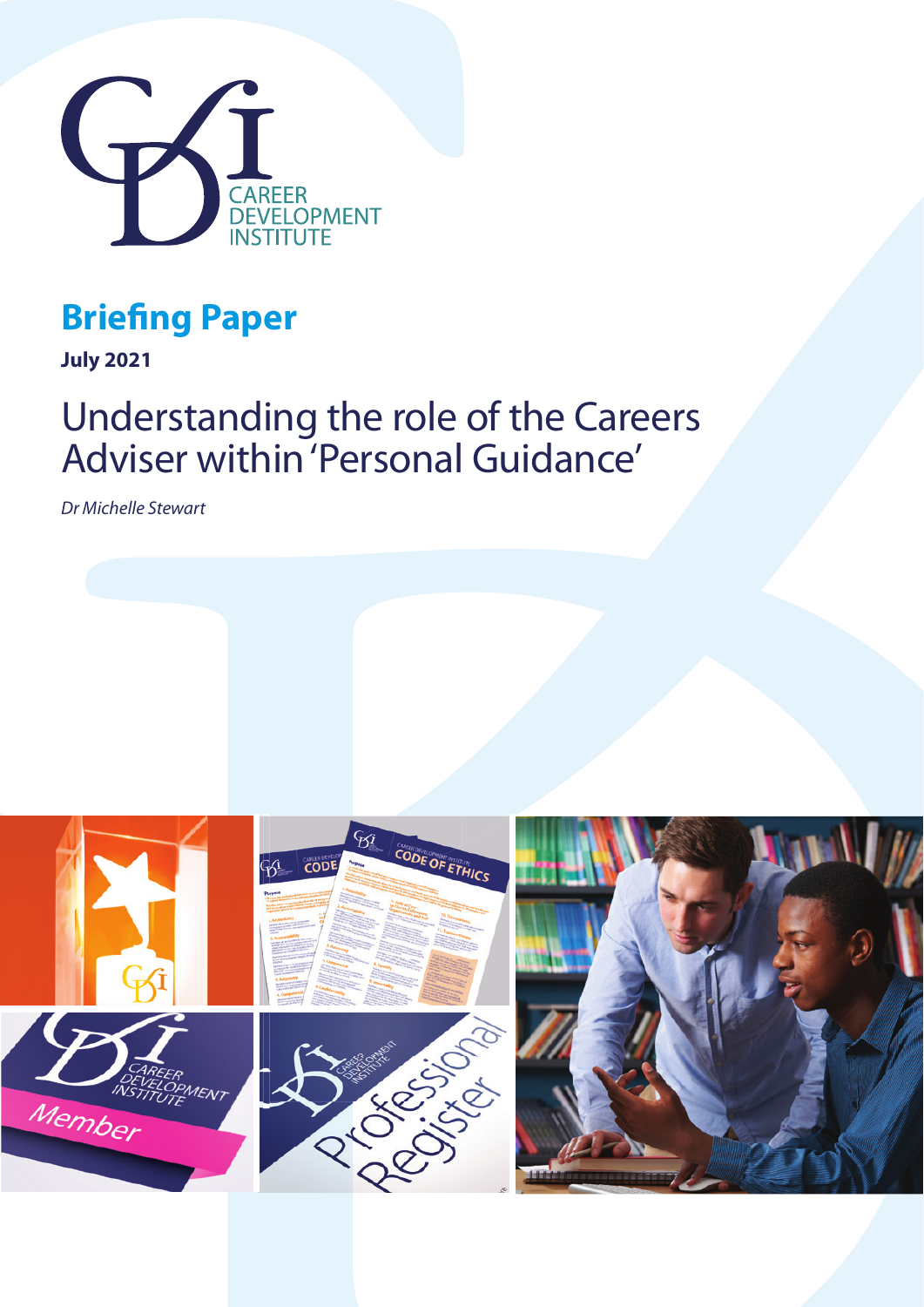# **Briefing Paper**

#### **Introduction**

Statutory guidance<sup>1</sup> places on schools and colleges a responsibility to make sure all young people have access to a programme of independent career guidance; that is, the full range of stable, structured activity defined by the eight Gatsby Benchmarks<sup>2</sup>. Ofsted stresses this requirement in the Ofsted Inspection Framework for Schools<sup>3</sup> among the evidence used to evaluate personal development and how career guidance benefits pupils in choosing and deciding on their next steps.

A key aim of the statutory guidance is to ensure that career guidance is delivered by individuals with the right skills and experience. Indispensable to this provision and typically involved in its delivery is the Careers Adviser.

The statutory guidance confidently asserts that:

*"Careers advisers are expert at interpreting LMI and using this with students to enable them to make effective career decisions" (p.19).*

*"Careers advisers can help students to identify ambitious education, training and career options, and progression routes, by exploring potential opportunities with the student, supporting them in assessing their abilities, interests and achievements, enabling them to reach an informed career decision and empowering them to move forward"* (p.38).

The guidance says that *"Schools and colleges should make sure that careers advisers (internal and external) providing personal guidance to students are trained to the appropriate level"* (p.39) *and* encourages schools to view the UK Register of Career Development Professionals held by the Career Development Institute (CDI). Registration shows that a Careers Adviser is professionally qualified at level 6 or higher in career guidance/development, abides by the CDI Code of Ethics which includes impartiality, and updates their skills and knowledge by undertaking 25 hours CPD each year. These stringent eligibility requirements strongly demonstrate that to deliver personal guidance effectively requires a certain level of knowledge, understanding and skills.

### **Personal Guidance and career guidance counselling**

Of the Gatsby benchmarks, number eight is 'Personal Guidance'. The guidance states that:

*"Personal guidance is the opportunity for students to make sense of the careers activities they have experienced across the other benchmarks and reflect on what this means for their career plans, with the assistance of a qualified careers adviser"* (p.38).

The Gatsby Foundation review of personal careers guidance in secondary schools in England emphasises the importance of senior leaders ensuring sufficient time is allocated to careers advisers to perform their duties to a high standard (4). Within the statutory guidelines it states that, *"CDI guidance recommends that at least 45 minutes are allowed for every personal guidance interview"* (p.38).

At the heart of the provision of Personal Guidance lies career guidance counselling. Some prefer the term career coaching, although more often this refers to a series of career interventions. In schools and colleges it is not unusual for a young person to be seen by the Careers Adviser once only for career guidance counselling.

So what is career guidance counselling? It is not just the provision of information. Nor is it simply information tailored to the needs of the individual (advice). Career guidance counselling is the skilled process of helping a young person know themselves (selfawareness), engaging with their career hopes and aspirations, and supporting them in assessing realistic options and creating a meaningful future. This involves considering educational and training options. It encompasses engagement with the world of work. It includes helping young people to cope with disappointment, the management of relationships, and for some, concerns at having no idea what they want to be – because of course everyone else does.

In providing career guidance counselling, Careers Advisers draw on career theory and models of practice to support them in building a rapport with the young person, exploring their situation and career ideas, gently challenging as appropriate, filling the gaps in their knowledge, and understanding and agreeing actions (goal setting) that enable the young person to move forward. Using open questions, Careers Advisers raise matters the young person may never have considered but to which they generally have the answer. Similarly, the influence of past experience and expectations on present and future thoughts about work and life are revealed, as the Careers Adviser reflects back the young person's story using their counselling skills of summarising and paraphrasing.

Careers Advisers have a significant role in influencing and driving forward the growth our economy needs through empowering young people and assisting them into meaningful careers where they add value<sup>5</sup>. In opening up the world of work to the young person, the Careers Adviser is able to explain the rhetoric around employability skills, resilience and adaptability, alongside constructing CVs/personal statements and improving performance at interviews. Using networking, consultancy and advocacy skills to develop organisations and systems, they are able to help individuals to succeed within such organisations and systems. Also, being aware of professional boundaries, where the young person's needs fall outside their expertise, they are able make referrals to organisations better placed to assist.

#### **The benefits of a professionally qualified Careers Adviser**

Research evidences a consensus that enabling young people to manage the complexities of education, training and career decision making in a fragile and changing employment market, benefits from investing in the services of a professionally qualified Careers Adviser. Someone who is mindful of the underpinning theory and stages of adolescent development. Someone able to support the young person in identifying their career goals and how to achieve them, through analysing experience and prior knowledge. Someone aware of personal, social and cultural influences, able to lead the young person to a deeper understanding of themselves and the opportunities available, how to decide between them how to successfully navigate transitions through education to meaningful employment.

Personal guidance delivered by a professionally qualified Careers Adviser empowers the young person to apply their learning from the full range of career guidance activities to themselves. It enables them to assess their own strengths and prepares them for future success. The Careers Adviser accomplishes this through providing unbiased information about potential next steps, interpreting and utilising up-to-date labour market information and identifying connections to the education system and the labour market that have meaning for the young person.

02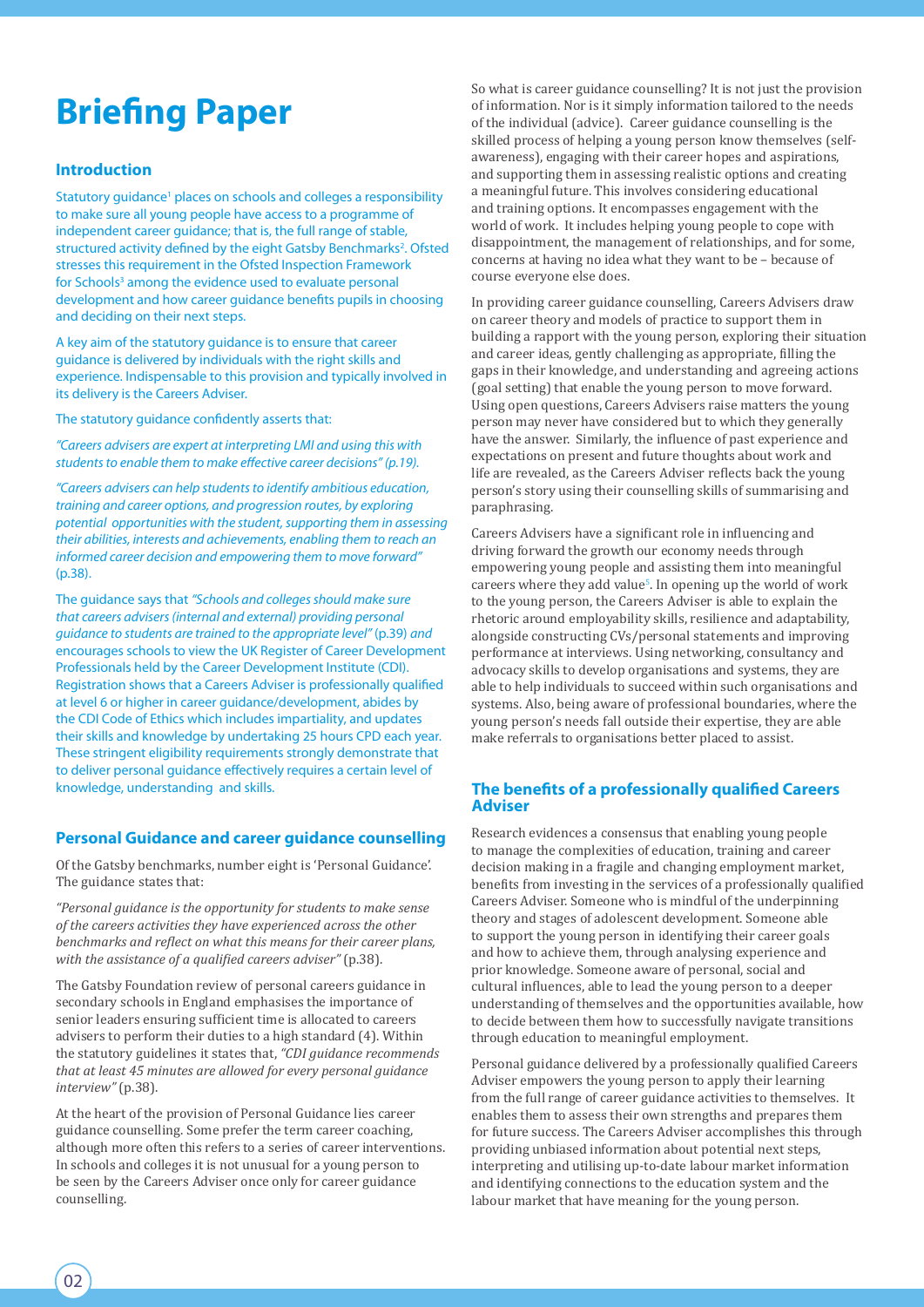

Every school and college seeks to ensure that pupils can attain the qualifications appropriate for them to progress to the next stages of their education, training or employment. Within the career guidance programme, Careers Advisers play an essential role in supporting schools and colleges so that young people understand what qualifications or standards have to be met to go on to meaningful destinations and are ready for the next stage of education, employment or training.

#### **Career guidance**

(Section 42A of the Education Act 1997 requires governing bodies to ensure that all registered pupils at the school are provided with independent careers guidance from year 8 (12-13 year olds) to year 13 (17-18 year olds).

Career guidance is understood to be the full range of activity delivered under the eight Gatsby Benchmarks. It must be presented in an impartial manner and in the best interests of the young person. It must include information on the range of education, training and apprenticeship options and not be biased towards any particular institution, education or work option. This includes opportunity for a range of education and training providers to inform young people about approved technical education qualifications and apprenticeships.

Careers guidance is considered during Ofsted inspections. Destinations are now also an established part of the accountability system, and a successful careers guidance programme will be reflected in higher numbers of pupils progressing to positive destinations, such as apprenticeships, technical routes, school sixth forms, sixth form colleges, further education colleges, universities or employment.

This accountability is grounded in research<sup>6789</sup> that evidences the impact and efficacy of career guidance in helping individuals to manage their careers and maximise their potential. Findings demonstrate that it can reduce the likelihood of individuals dropping out, and increase their likelihood of engaging with learning<sup>10</sup>. Communicating developments in the labour market, discussing effective use of qualifications and skills and addressing skills mismatches are core functions of career guidance. Hence, by enabling individuals to improve their capabilities in ways that contribute to enhanced jobs, skills and growth, career guidance has been shown to provide substantial benefits for the economy.

#### **What do those supported by professionally qualified Careers Advisers say about their contribution to Personal Guidance?**

*"We offer one-to-one personal careers guidance sessions to all students from Year 10 upwards. These sessions are 40 minutes with an independent careers guidance adviser from CXK and a follow up written action plan. (…)The impact of these sessions means that the students are confident that they can seek expert help and advice and know where to go to get it.*" – Headteacher<sup>11</sup>

*"The more effective careers guidance interviews were generally carried out by external, qualified careers guidance professionals or an internal specialist who had had significant experience and training in providing individual careers guidance*. (….) *The examples the students gave of successful careers guidance included (…) initial and follow-up individual interviews with a professional careers adviser."* - Ofsted<sup>12</sup>

*"For some of our students guidance interviews can act as a good motivator as students are given the truth based on their current performance – which seems to act as a 'reality check.' For others, it helps them to realise their potential and guides them into provision that is right for them. When students have that goal, it encourages them, motivates them, and generally improves attendance, behaviour and academic performance." – Careers Coordinator13*

*"I would say from a personal guidance point of view, the students come away from a careers appointment feeling more comfortable with decision making than they did before and more empowered. For example, it might be a student who [is] broadly interested in educational psychology but is panicking that they are not doing the right subjects, and they are able to come away with the knowledge and understanding that there is a variety of different paths they can take." – Careers Coordinator14*

And finally, not having spoken to a Careers Adviser prior to entering higher education a student explains:

*"I feel it [*career guidance counselling*] was a hidden gem. I've been battling with these decisions for quite some time now and to actually discuss it with someone and get a different perspective was really nice...I didn't realise the extent I needed the help."* - Student*<sup>15</sup>*

Education is an investment in a young person's future. Career guidance counselling from a qualified Careers Adviser helps ensure that the outcome of that investment is more young people achieving successful transitions through learning to meaningful employment. It is this expertise that adds value to Personal Guidance.